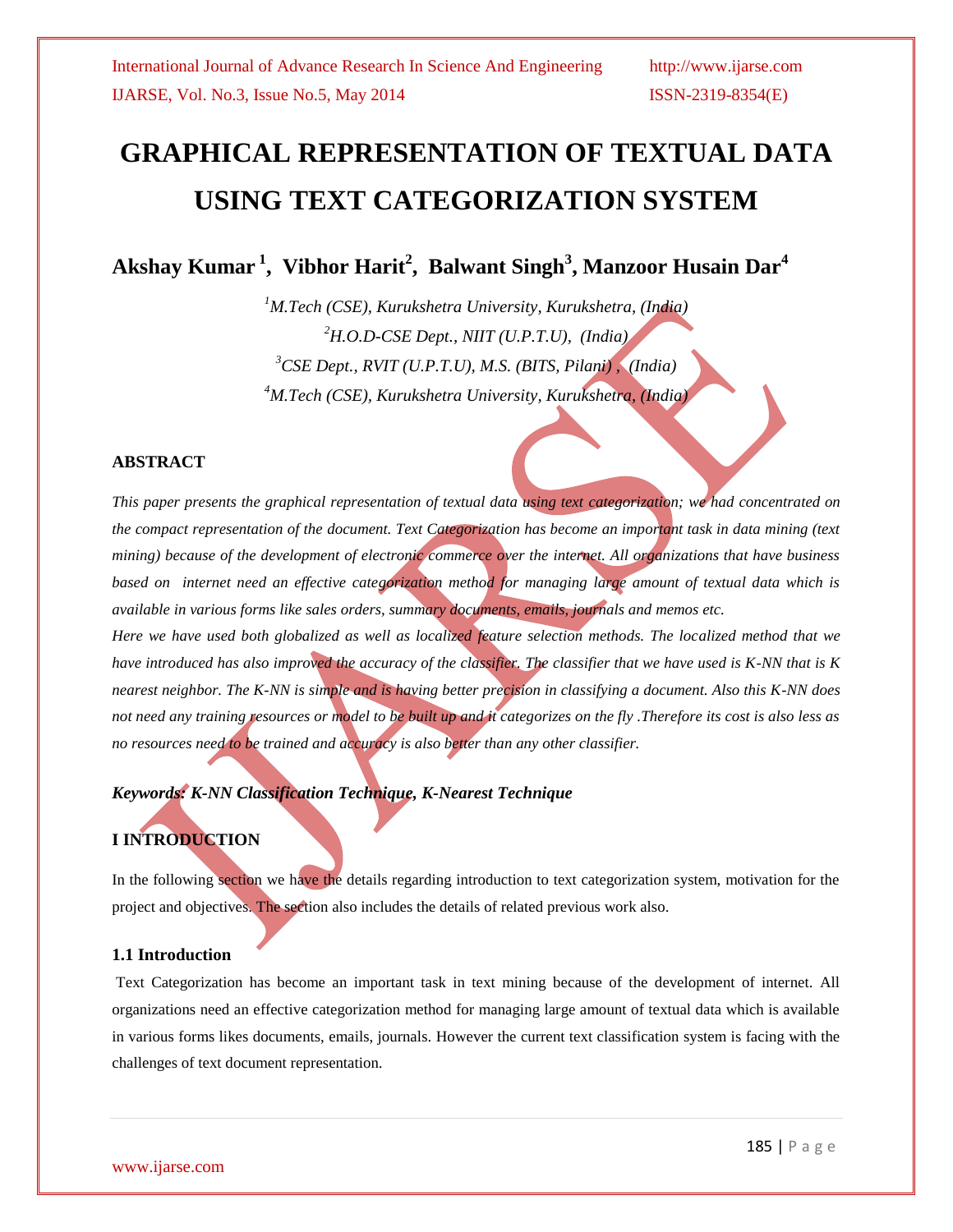Text mining has been one of the fastest growing research fields for the past few decades. Text

Categorization also known as text classification is the task of automatically sorting a set of documents into categories from a predefined set on the basis of its content. This task that falls at the crossroads of information retrieval (IR) and machine learning (ML), has witnessed a booming interest in the last few years from researchers and developers alike.

A text categorization system works like as shown in the figure 1.1. We give test document as input and we have stored a number of training categories. When a test document is given as input, the categorization system which is a classifier uses some algorithm to classify a particular document into its category. Normally we need to build a learning model to train the categories so that the classifier can easily classify the incoming test document to its categories by using learning algorithm.



#### **Figure 1.1 Text Categorization Systems**

#### **1.2 Motivation**

Text classification is attractive because it frees organizations from the need of manually organizing document bases, which can be too expensive, or simply not feasible given the time constraints of the application or the number of documents involved. The K-NN algorithm is simple and with high precision for classifying the documents. So graph based K-NN forms the base for the project as its classification speed is accurate and also the K-NN is a best classifier among the available classifiers. Although K-NN"s precision is accurate but its time complexity is directly proportional to the size of the sample document because for a particular test document we have to compare it with all the training documents one by one. So we need a compact representation of the document.

### **1.3 Project Objective**

The objective of the project is to improve the classification accuracy of graph based K-NN algorithm. We will implement the existing graph based K-NN algorithm with the standard dataset that is REUTERS-21578. Next step will be to improve the classification accuracy by concentrating on feature selection and similarity measurement algorithm and then implement the existing algorithm with the effective feature selection and similarity calculation methods. Finally we will do a performance analysis of both the existing graph based as well as modified graph based algorithm.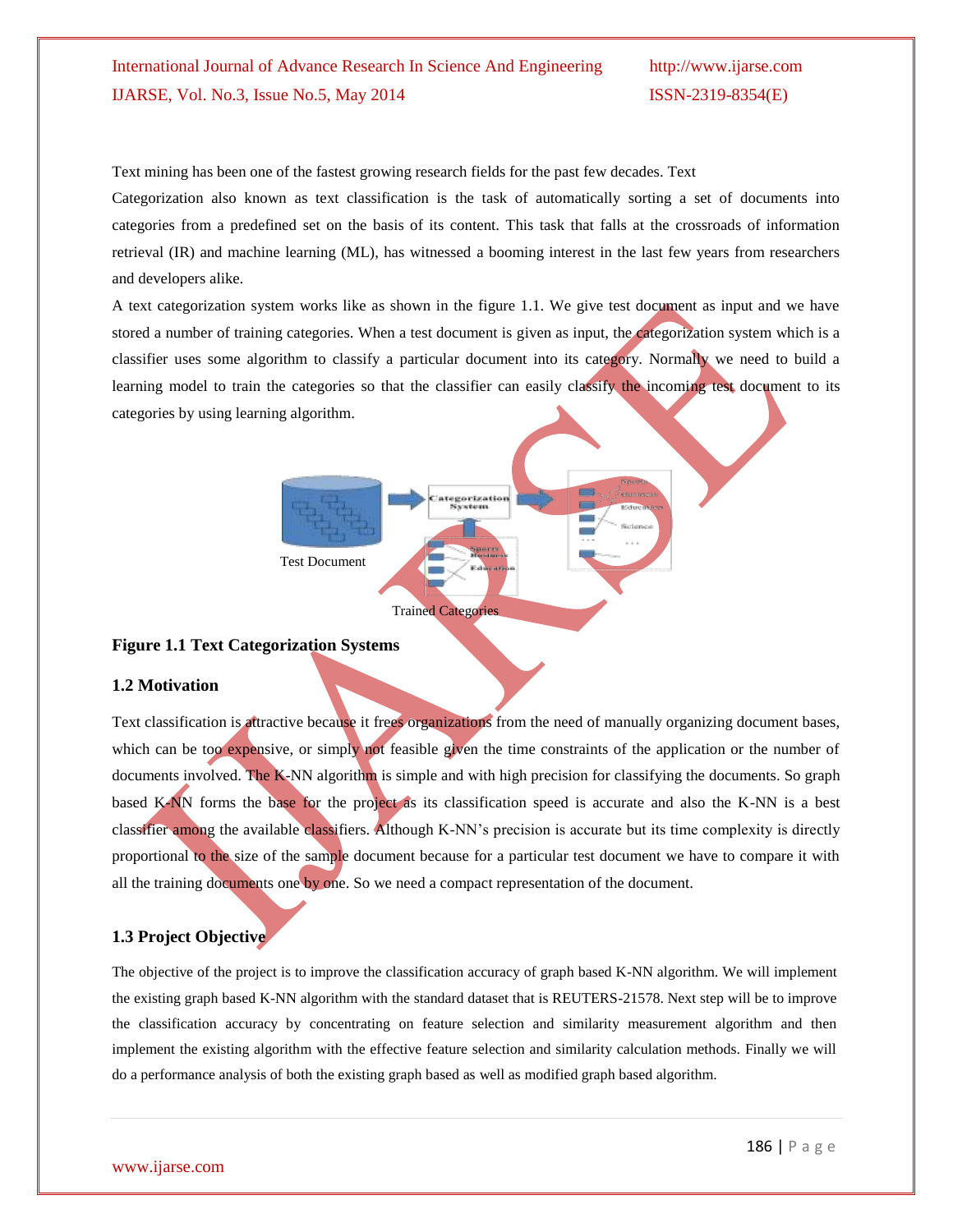#### **1.4 Scope Of The Project**

- 1. Literature survey of various existing feature selection methods.
	- a. Mutual Information
	- b. Regularized mutual information
	- c. CHI statistics
	- d. Document frequency Inverse document frequency
	- e. Category term descriptor
- 2. Implementation of the graph based K-NN algorithm with MI+CHI as feature selection method and existing similarity calculation algorithm.
- 3. Design the existing graph based K-NN algorithm with the globalized feature selection method that is RMI (regularized mutual information) + CHI (x square statistics) and newly discovered feature selection method WT (weight of terms) and improved similarity calculation algorithm.
- 4. Implementation of the modified graph based K-NN algorithm using the newly discovered effective feature selection methods and improved similarity calculation algorithm.
- 5. And finally testing with dataset which is  $REUTERS 21578$ .

#### **II LITERATURE SURVEY**

This section includes the description of various research papers which forms the base of the project and helped in coming up with new methods and approaches to have effective and better text categorization. It is divided into **three** subsections including the details starting from introduction to-

- $\geq$  2.1 Text categorization system,
- $\geq$  2.2 Text categorization with the help of standard classifier that is K-NN,
- $\geq$  2.3 The graph based K-NN text categorization.

#### **2.1 Text Categorization**

Text classification may be viewed as assigning documents to predefined categories. Text categorization can be single –label task that is exactly one category is assigned to the document or it can be multi-label task where any number of categories could be assigned to the document. There are two classification approach one is categorization and another one is clustering. Major categorization approaches are decision trees, decision rules, k-nearest neighbor, Bayesian approaches, neural networks, regression based methods and vector based method. A traditional text categorization system works like shown in figure 2.1.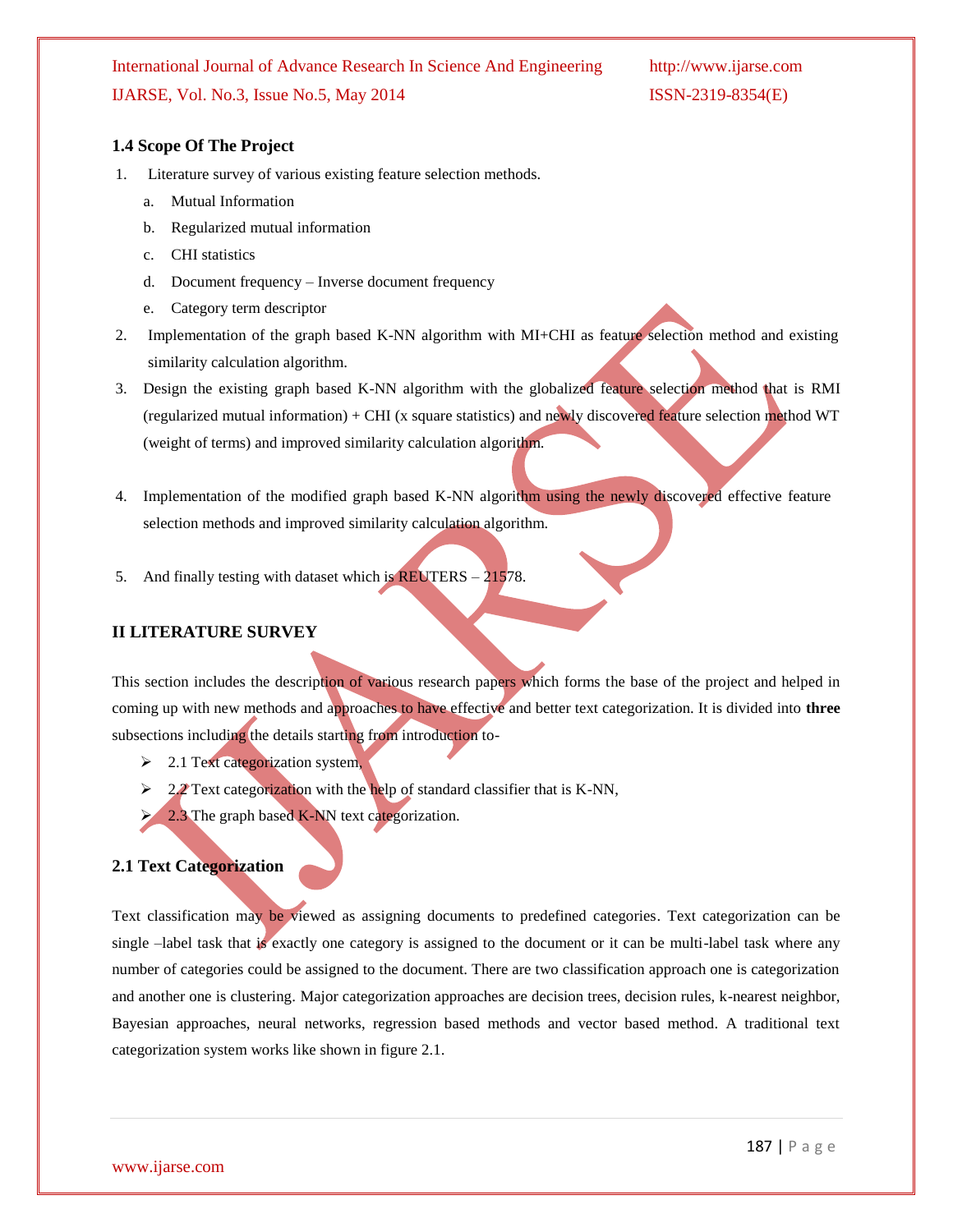International Journal of Advance Research In Science And Engineering http://www.ijarse.com

IJARSE, Vol. No.3, Issue No.5, May 2014 ISSN-2319-8354(E)



### **Figure 2.1 Traditional Text Categorization**

#### **2.2 K Nearest Neighbor Based Text Categorization**

K-NN is a lazy learning method as no model needs to be built (learned) and nearly all computation takes place at the classification stage. K-NN is an example based classification method, it needs to compute the similarity between the document to be classified and all sample documents. Hence its time complexity is directly proportional to the size of the sample document. Thus it is a great challenge to improve K-NN's classification speed while not weakening K-NN"s advantage of high precision.

#### **2.3 Graph Based K-NN Text Categorization**

The graph based model showed that it outperformed the traditional vector space model. However, classification accuracy was improved but classification speed was not improved as expected. Wang and Liu (2009) proposed graph based Chinese text categorization. Here in this text was represented as a graph and a centroid feature matrix was constructed by using nodes and edges, and this feature matrix represented the whole document. The results have shown that graph based model is better than vector space model. Here, also we have graph based representation of the text and also it considered the word order and co-occurrences of the words in a document. The results have again shown that it outperformed the vector space model but as K-NN was used (does not use any training resources and classifies on the fly) its accuracy was improved but its speed was again an issue of concern. So there was a need to have effective feature selection and similarity calculation methods so as to improve the speed of the classification.

### **III SYSTEM DESIGN AND METHODOLOGY**

In this section we will give detailed description of graph based K-NN text classification along with the improved proposed system methodology. It will also include the details of various modules as well as the proposed system methodology diagram.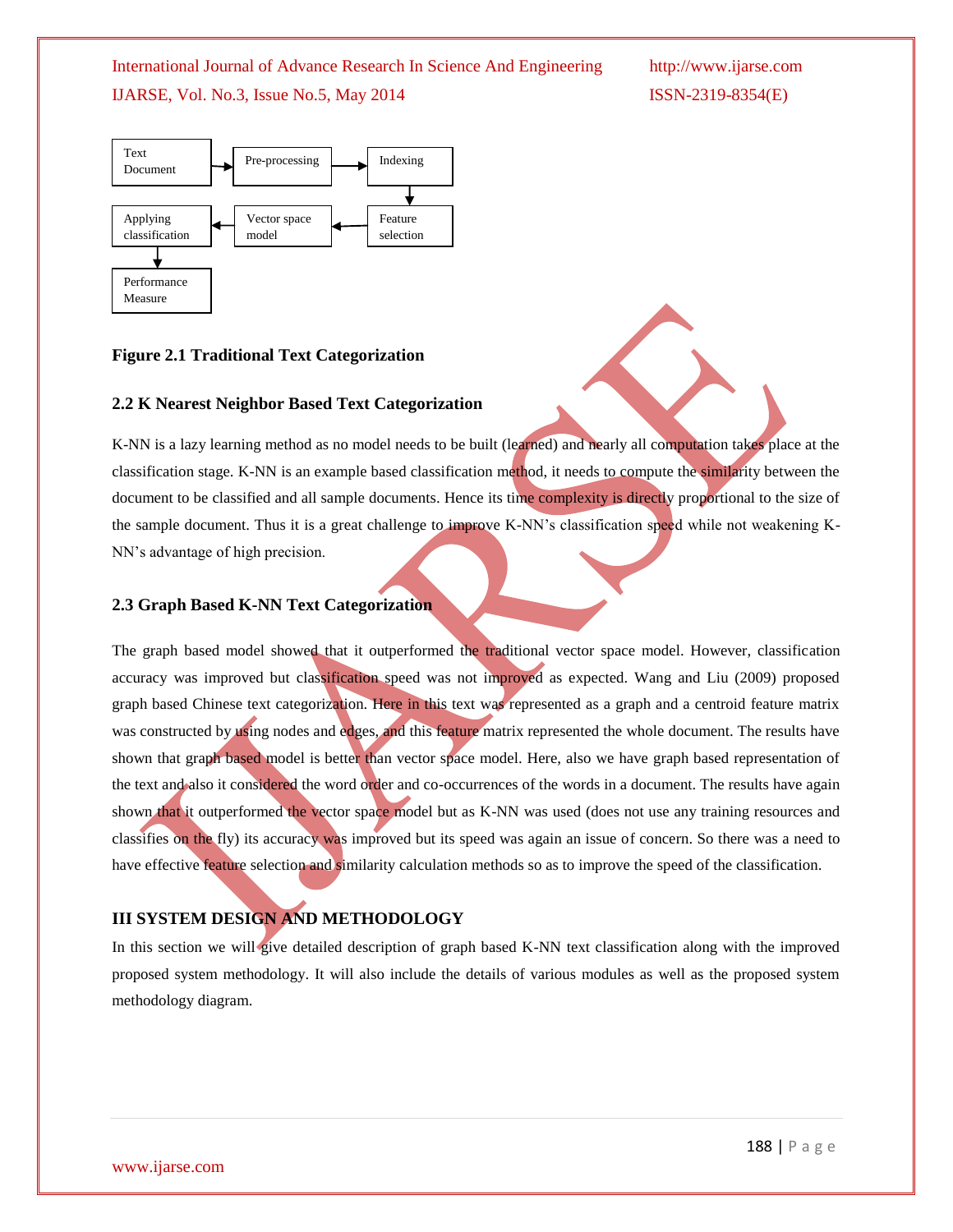#### **3.1 Introduction to Graph Based K-NN Text Classification**

A graph representation comes across as a natural choice for representing complex relationships because it is relatively simple to visualize as compared to a textual representation. The various associations between objects in a complex structure are easy to understand and represent graphically.

#### **3.2 System Description in Detail**

#### **3.2.1 Pre-Processing**

A document usually contains a number of unnecessary words that can adversely affect the categorization process and do not help in identification of the document. Several techniques have been used for pre-processing the documents in order to prune the size of input to retain only interesting words. Therefore, prior to representing the documents as graphs, the documents are pre-processed by these consequent techniques.

#### **3.2.1.1 Stop Word Elimination**

Stop words, such as conjunctions, articles and even common words that occur frequently across all documents, are eliminated. Some of the more frequently used stop words for English include "a", "of", "the", "I", "it", "you", and "and". These are generally regarded as "functional words" which do not carry meaning (are not as important for communication). The assumption is that the meaning can be conveyed more clearly, or interpreted more easily, by ignoring these functional words.

#### **3.2.1.2 Stemming**

Stemming is the process of reducing the words to their roots/base. This process reduces the number of unique words throughout the documents and also aids in classification.

#### **3.2.2 Feature Selection**

This process removes the most irrelevant and redundant features from data and also helps improve the performance of the algorithm. We have used a combination of feature selection methods as well as a new localized method of feature selection. The combination that we have used are of RMI [Regularized Mutual Information] and CHI square statistics, and another method is known as WT [Weight of Terms], in which TF-IDF is used with MI in combination. The TF –IDF considers the terms which are high frequency and also those which are very rarely in any other documents .However, IDF"s precision is sometimes not accurate because it depends on the number of documents. Therefore we have replaced IDF with MI as MI is more useful in considering the terms which appear rarely. The use of such type of combination had shown that the performances of localized methods of feature selection are more or less the same as that of standardized methods.

#### **3.2.2.1 Mutual Information**

It is used to measure the mutual dependence of the two terms in a paragraph or in a document. The formula used for mutual information to calculate mutual dependence between term t and category c is

I( t,c) = log P (t,c) /  $P(t/c) * P(t)$ 

 $I(t,c) = log P(t/c) - log P(t)$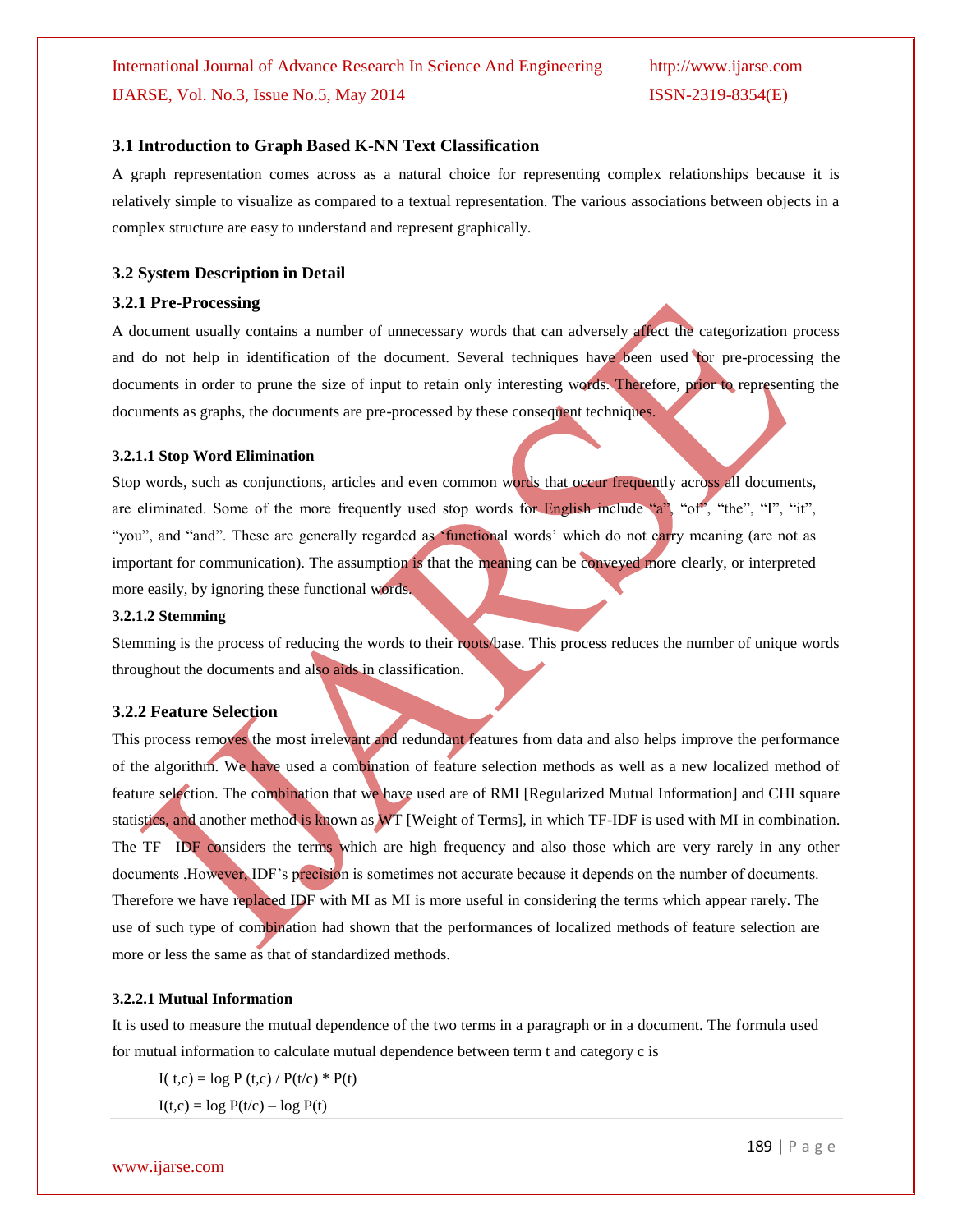#### **3.2.2.2 CHI Square Statistics**

It is used to measure the lack of independence between the term w and the category c. If w and c are independent then the CHI will have a lowest value of 0. Its formula is

CHI (w,c) = N \* (  $P(w,c)$  \*P (w,c) \*P (w,c) +  $P(w,c)$  /  $P(w,c)$  /  $P(w)$  \*P(w) \*P(c) \*P(c)

Where N is the total number of documents in the training set,  $P(w,c)$  is the probability when term w and category c appear simultaneously,  $P(w)$  is the probability of w in the document d and  $P(c)$  is the probability when the text belong to category c. P( $\overline{w}$ , c) is the probability that word do not occur in the category, P( $\overline{w}$ ,  $\overline{c}$ ) is the probability that word w and category do not appear simultaneously.

In the modified approach we will implement the existing algorithm with RMI and CHI.

#### **3.2.2.3 Regularised Mutual Information**

Regularized mutual information measures the relevance of a term in a category. It is effective than mutual information and do not take into account the numerical values. Its formula is  $RMI = 2MI(t,c) / H[t] + H[c]$ .

#### **3.2.2.4 Weight of Terms**

It is formed by replacing IDF [Inverse Document Frequency] in TF-IDF. It is used to measure the weight of terms appearing frequently as well as rarely in the document.  $WT = TF(t)$ . MI $(t,c)$ 

#### **3.2.3 Graph Representation**

A graph is represented as a 3 tuple:  $G (V, E, FWM)$ , where V is set of nodes and E is the collection of weighted edges connecting the nodes, FWM (Feature weight matrix) is defined as feature weight matrix of edges. Nodes = Feature terms selected from the test set after feature selection method. Edges = Constructed based on the order and co-occurrences relationship between the feature terms.

#### **3.2.4 K-NN Classification Based On Graph**

The classification of documents is done using graph based K-NN algorithm in which we consider the ratio of both node and edge fit percent. The input will be the test categories and the output will be the category of that particular test document.

By using this algorithm we will compare the weights of the edges of the testing and training category. If the result list is empty the weights are added to the list, if the result list is full the weight is compared with all the weights in the result list and the minimum weight in the result list is replaced with the weight of the current category edge. The weight and category both are being added into the result list. The category of the document is the one which is occurring maximum times in the result list.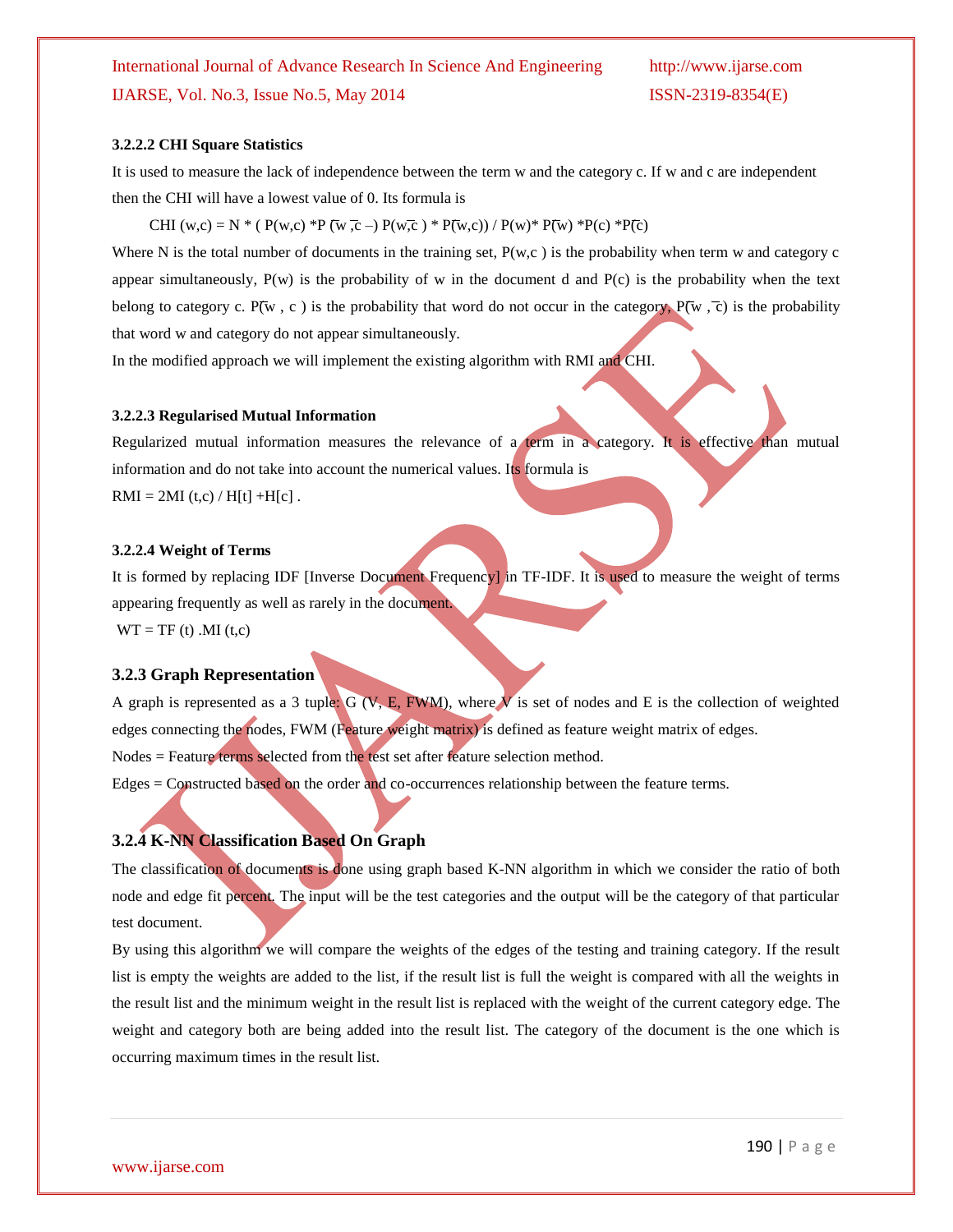

### **Algorithm 1:Classification Using Graph Based K-NN Algorithm 2: Claculate Graph Similarity**



**Figure 3.1: System Architecture**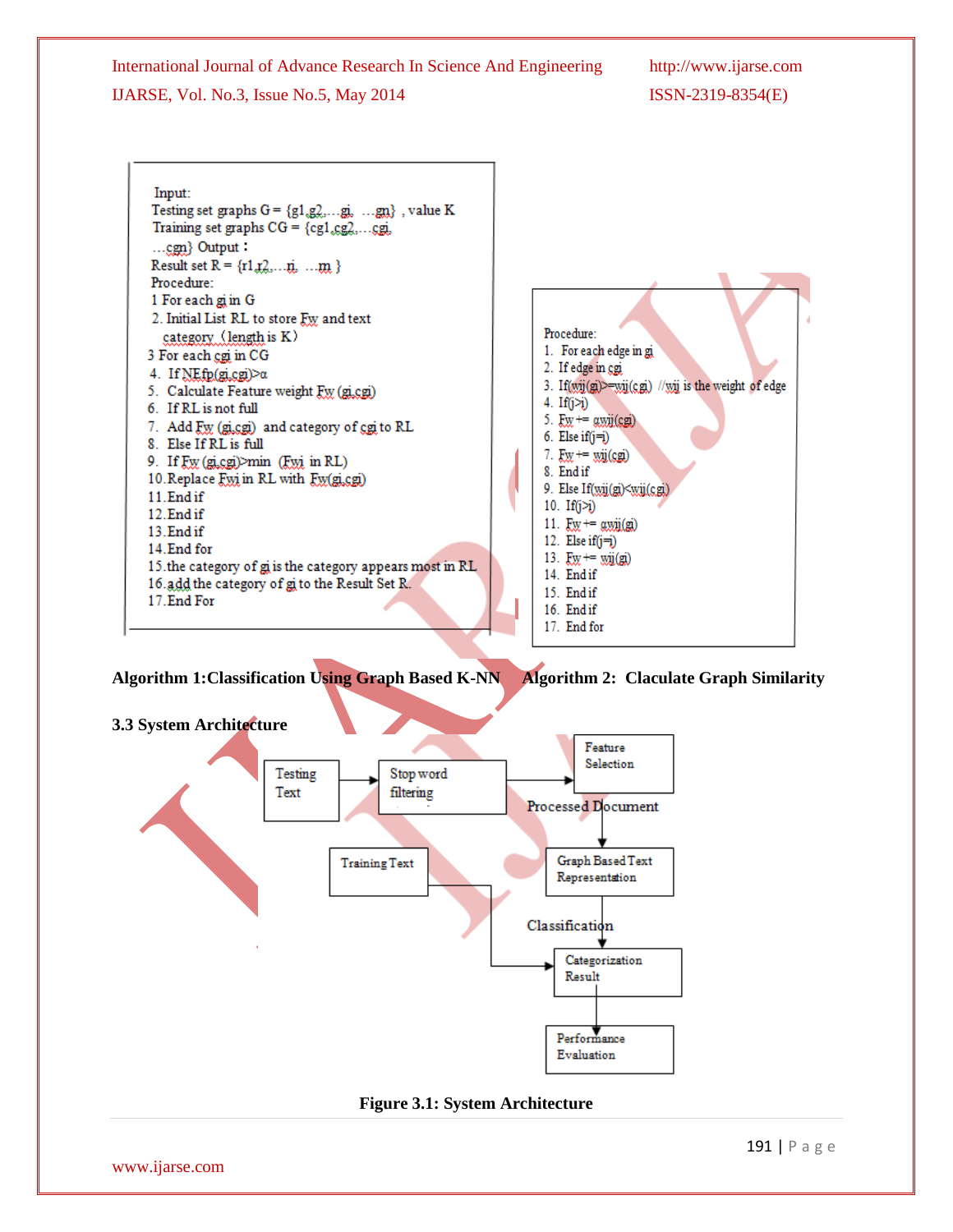### **IV CLASSIFICATION PERFORMANCE**

In this section we have given the details of data set used, the number of documents used and the categories which are selected for the classification. The section also includes the implementation details along with the results and graph.

### **4.1 Data Set**

The data set used for the project is REUTERS -21578. It is a collection of news stories related to different categories. The different categories are health, education, science, sports, movie, business, and travel. We have used only five categories of the above mentioned classes and they are health, science, business, sports, and education. The number of different categories used for classification is given in table 4.1. The features selected in both training and testing set are shown in table 4.2.

| Category        | No. Of documents |
|-----------------|------------------|
| <b>Business</b> | 22               |
| Health          | 29               |
| Sports          | 29               |
| Education       | 22               |
| Science         | 26               |

### **Table 4.1 Corpus Statistic Table 4.2. Features Selected**

| Category        | <b>Testing Set</b><br><b>[Feature</b> ]<br>selected] | /words Training<br><b>Set</b> |
|-----------------|------------------------------------------------------|-------------------------------|
| <b>Business</b> | 369                                                  | 515                           |
| Health          | 341                                                  | 495                           |
| <b>Sports</b>   | 329                                                  | 540                           |
| Education       | 266                                                  | 602                           |
| Science         | 375                                                  | 478                           |

### **4.2 Performance Measure for Classification**

To evaluate the classification performance, we use the standard measures in test categorization tasks Precision, Recall and F1. For a given category i, precision, recall and F1 are defined as

 $RECALL = a/(a + b)$ 

PRECISION =  $a/(a + c)$ 

Where  $a =$  number of documents correctly assigned,  $b =$  number of documents incorrectly assigned,  $c =$  number of documents rejected incorrectly.

The F1 percent is defined as

 $F1 = 2*Precision*Recall / Precision + Recall$ 

We have averaged the F1% to evaluate the overall performance of the algorithms on given dataset. The averaged F1 computes the F1 values for each category and then takes the average over the per-category F1 scores. Given a training dataset with m categories, assuming the F1 values for the i-th category is F1(i), the macro averaged F1 is defined as Macro Averaged F1 =  $\Sigma$  F1(i) / m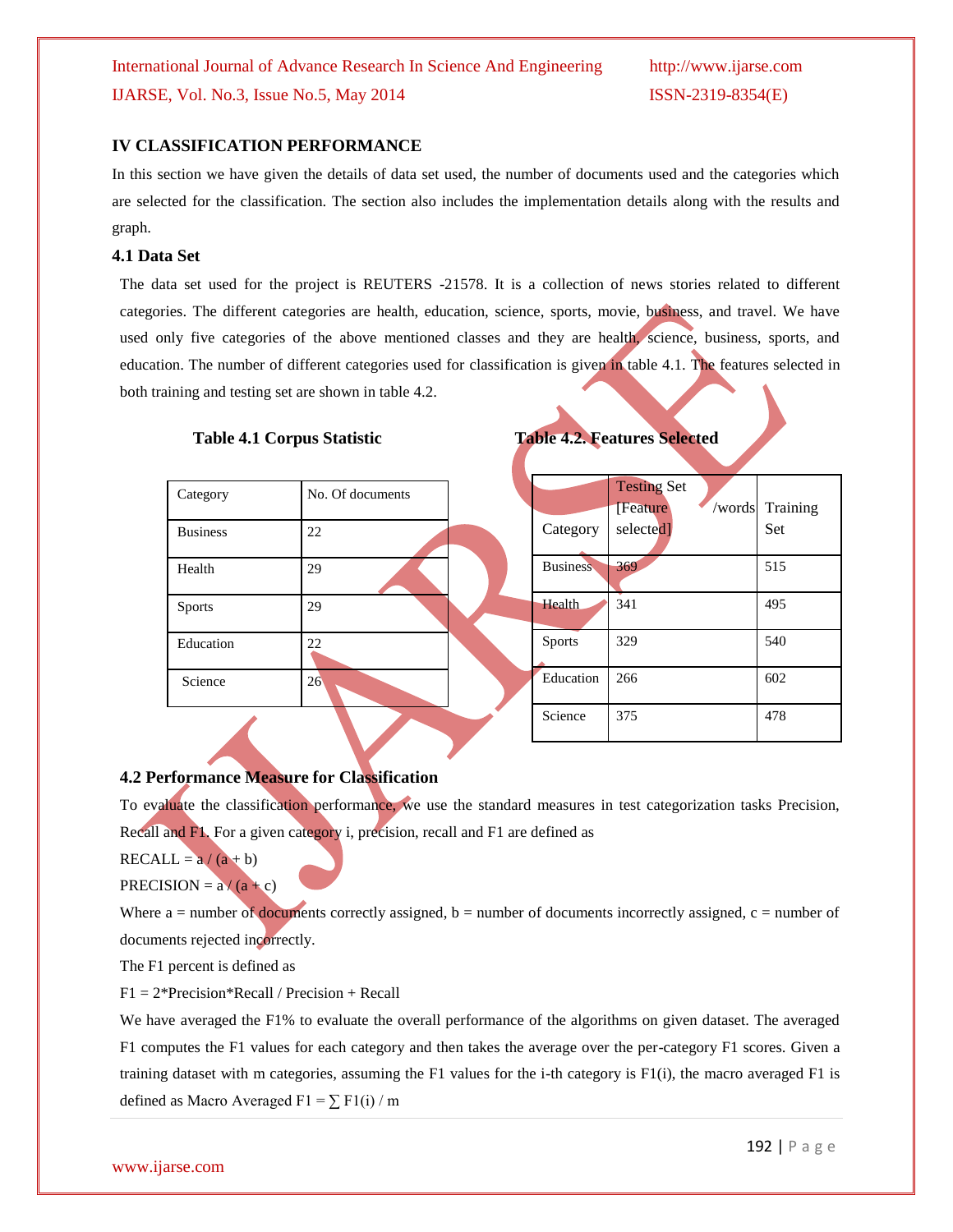#### **4.3 Experimental Results**

The results obtained after the performance calculation are shown in the table 4.3, 4.4, and 4.5.

Table 4.3 The Categorization Result Using GKNN Algorithm

Table 4.4 The Categorization Result Using Improved GKNN Algorithm [RMI+CHI]

Table 4.5 The Categorization Result Using Improved GKNN Algorithm [WT]

| Table 4.3       |          |             | Table 4.4 |  |                 |             |       |
|-----------------|----------|-------------|-----------|--|-----------------|-------------|-------|
| Category        | Recall % | Precision % | F1%       |  | Category        | Recall $\%$ | Preci |
| <b>Business</b> | 66.66    | 80.00       | 72.72     |  | <b>Business</b> | 83.33       | 83.3  |
| Health          | 62.50    | 83.30       | 71.42     |  | Health          | 75          | 85    |
|                 |          |             |           |  | Education       | 75          | 75    |
| Education       | 60       | 100         | 75        |  | Science         | 85.71       | 100   |
| Science         | 71.42    | 100         | 83.32     |  | <b>Sport</b>    | 83.33       | 100   |
| <b>Sports</b>   | 80       | 80          | 80        |  | Average         | 80.47       | 88.6  |
| Average         | 68.11    | 88.66       | 76.49     |  |                 |             |       |

| Category        | <b>Recall %</b> | <b>Precision %</b> | F1%   |
|-----------------|-----------------|--------------------|-------|
| <b>Business</b> | 83.33           | 83.33              | 83.33 |
| Health          | 75              | 85                 | 79.6  |
| Education       | 75              | 75                 | 75    |
| Science         | 85.71           | 100                | 92.30 |
| Sport           | 83.33           | 100                | 90.90 |
| Average         | 80.47           | 88.66              | 84.22 |

The results obtained after using RMI+CHI as the feature selection method and implementing with the newly discovered similarity calculation algorithm is shown in the table 4.4. It has shown that the classification accuracy has improved.

The table 4.5 shows the results obtained after using newly discovered feature selection method WT and similarity calculation algorhm.

| Category        | Recall % | Precision % | F1%   |
|-----------------|----------|-------------|-------|
| <b>Business</b> | 85.71    | 100         | 92.30 |
| Health          | 87.5     | 87.5        | 87.5  |
| Education       | 80       | 100         | 88.88 |
| Science         | 83.88    | 83.33       | 83.33 |
| <b>Sports</b>   | 100      | 83.33       | 90.90 |
| Average         | 87.30    | 90.83       | 88.58 |

 **Table 4.5**

19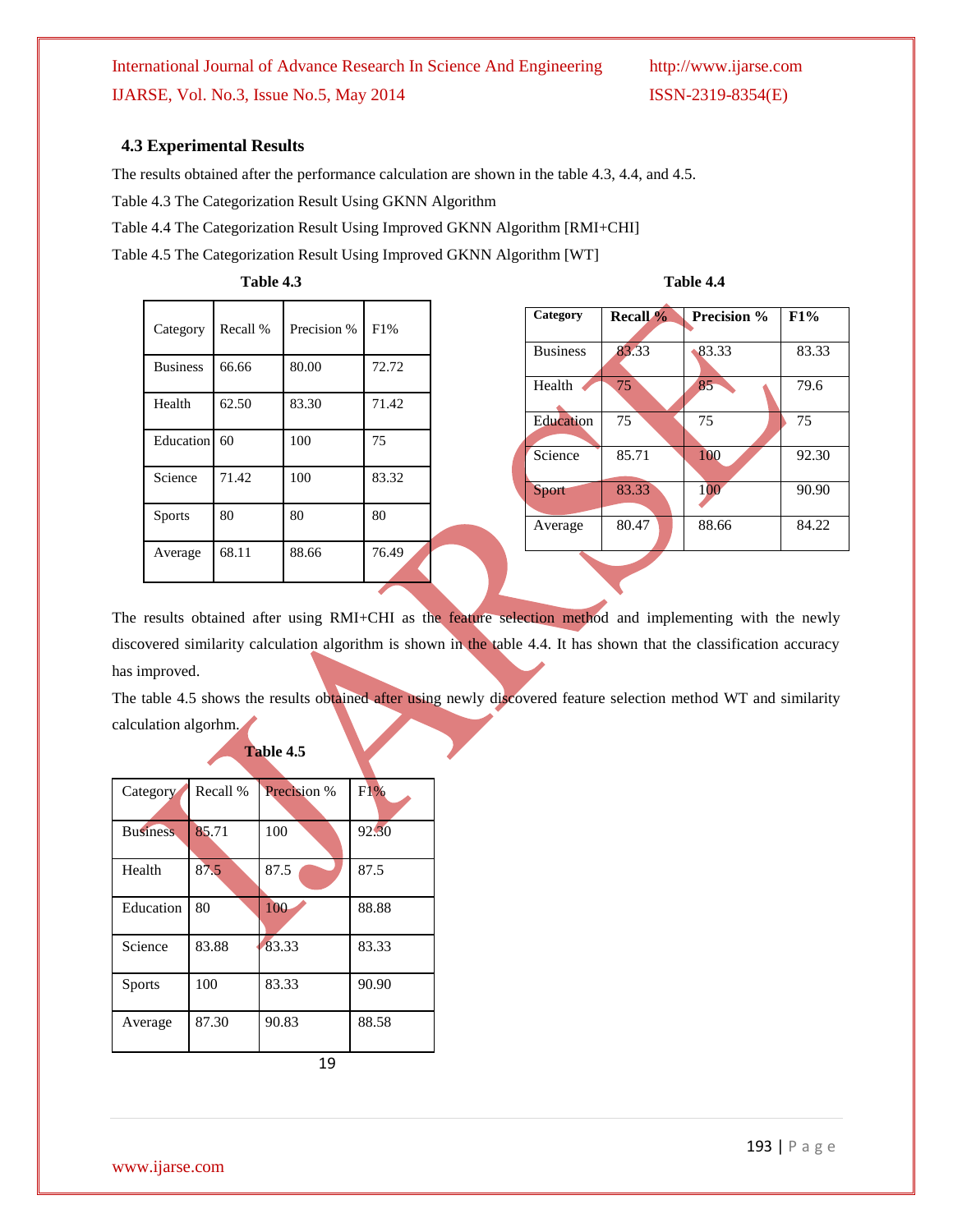#### **4.4 Result Analysis**

The results for f1% calculated after using all the three methods of features selection were then plotted in the graph. The X-axis denotes the f1% percent for all five categories of the dataset. The Y-axis denotes the different features selected for the categories.

The graph clearly shows that the use of WT as feature selection method had improved the classification accuracy of the algorithm. The RMI+CHI had also improved the accuracy but not better than WT method. It is already proved that using single mutual information has inferior performance compared to other methods due to a bias favoring rare terms and strong sensitivity to probability estimation errors. Although use of mutual information with TF-IDF is just an ad hoc approach to improve the efficiency but the results have shown that it is a reliable measure for selecting informative features or words.

The main observations that we had obtained after analysis of the results are as follows:

- **1.** CHI is normalized and scores obtained are comparable across the same category.
- **2.** Using WT had boosted the performance with the fact that rarely occurring words are effective in classifying a document.
- **3.** Combining good methods with little or no correlation improved the results of classification.

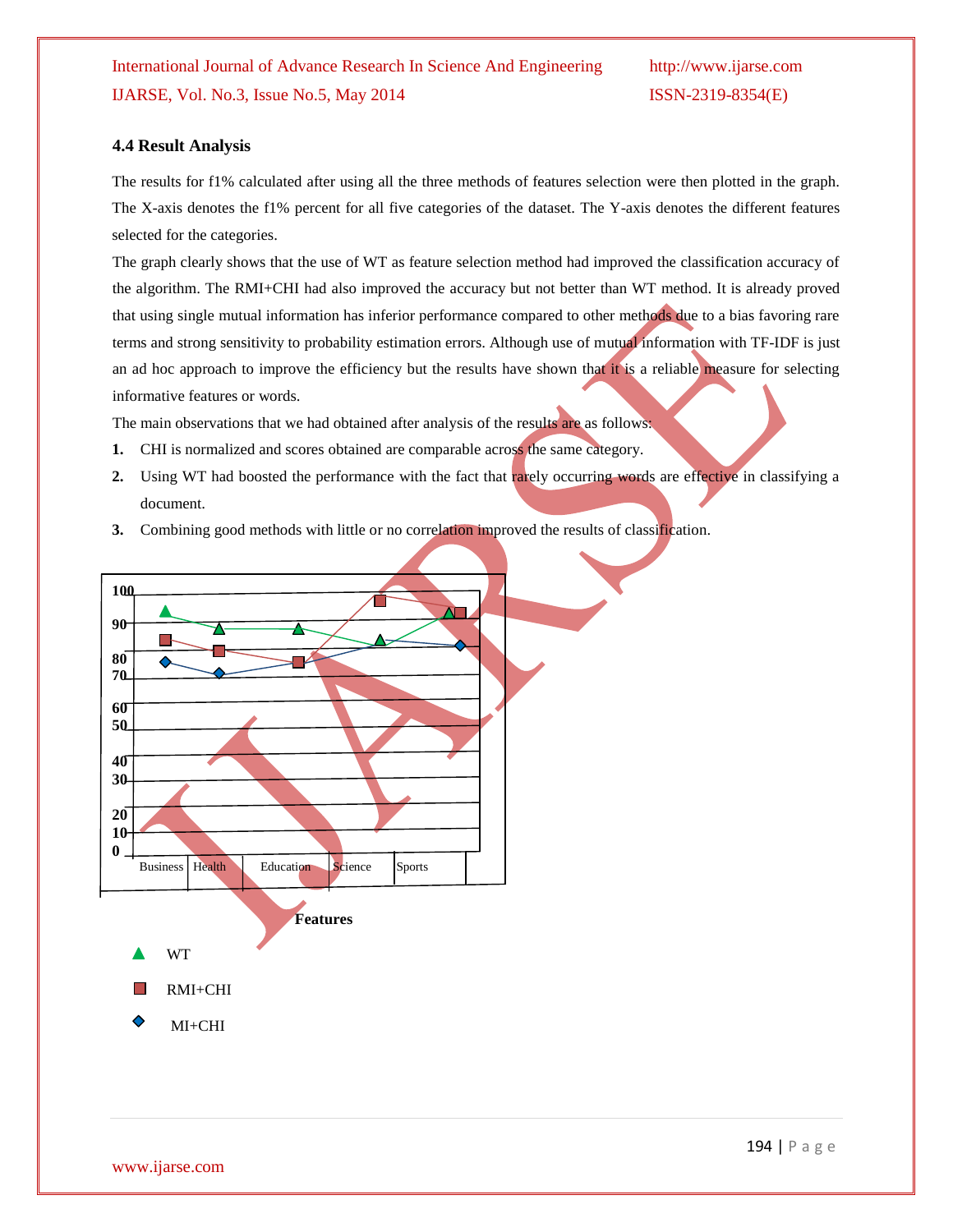#### **V SUMMARY**

All organizations that have business based on internet need an effective categorization method for managing large amount of textual data which is available in various forms like sales orders, summary documents, emails, journals and memos etc.

The traditional text classification methods used VSM (Vector Space Model) in which each document was represented as a feature vector of the terms in the document. The Graph Based K-NN text classification technique was introduced to capture the structural information of the document by exploiting graph based model. In graph based model the whole document is represented as centroid feature matrix, which captures the information of the document in the form of edges and nodes.

we have used both globalized as well as localized feature selection methods. The localized method that we have introduced has also improved the accuracy of the classifier. The classifier that we have used is K-NN that is K nearest neighbor. The K-NN is simple and is having better precision in classifying a document. The graph based K-NN has improved the categorization to some extent and has also given a compact text representation technique, we still need to focus on better text representation methods. We have worked with only K-NN classifier, which is considered to be best classifier, the graph based representation needs to be combined with other standard classifiers like SVM and Naive Bayesian.

#### **VI CONCLUSION AND FUTURE WORK**

Here in this technique of text categorization we had concentrated on the compact representation of the document. The feature selection phase plays a vital role in improving the text classification precision because it helps in finding out the relevancy of a particular document in its training categories.

We have used **two** different methods of feature selection, one is globalized and other one is localized. The experimental results have clearly shown that it is not always the globalized method which improves the categorization accuracy, the localized method which we introduced [WT] had significantly improved the classification accuracy.

However, the graph based K-NN has improved the categorization to some extent and has also given a compact text representation technique, we still need to focus on better text representation methods. We have worked with only K-NN classifier, which is considered to be best classifier, the graph based representation needs to be combined with other standard classifiers like SVM and Naive Bayesian.

The future work would be to combine graph based classification with other classifiers like SVM and Naive Bayesian. More work need to be done on the use of feature selection methods. The availability of a simple but effective means for aggressive feature space reduction may significantly ease the application of more powerful and computationally intensive learning methods such as neural networks, to very large text categorization problems which are otherwise intractable. Although this graph based representation had reduced the computation time still work need to be done on improving the classification time. The main factor affecting the time is text representation and similarity calculation, therefore further work can be done on improved text representation so as to improve the